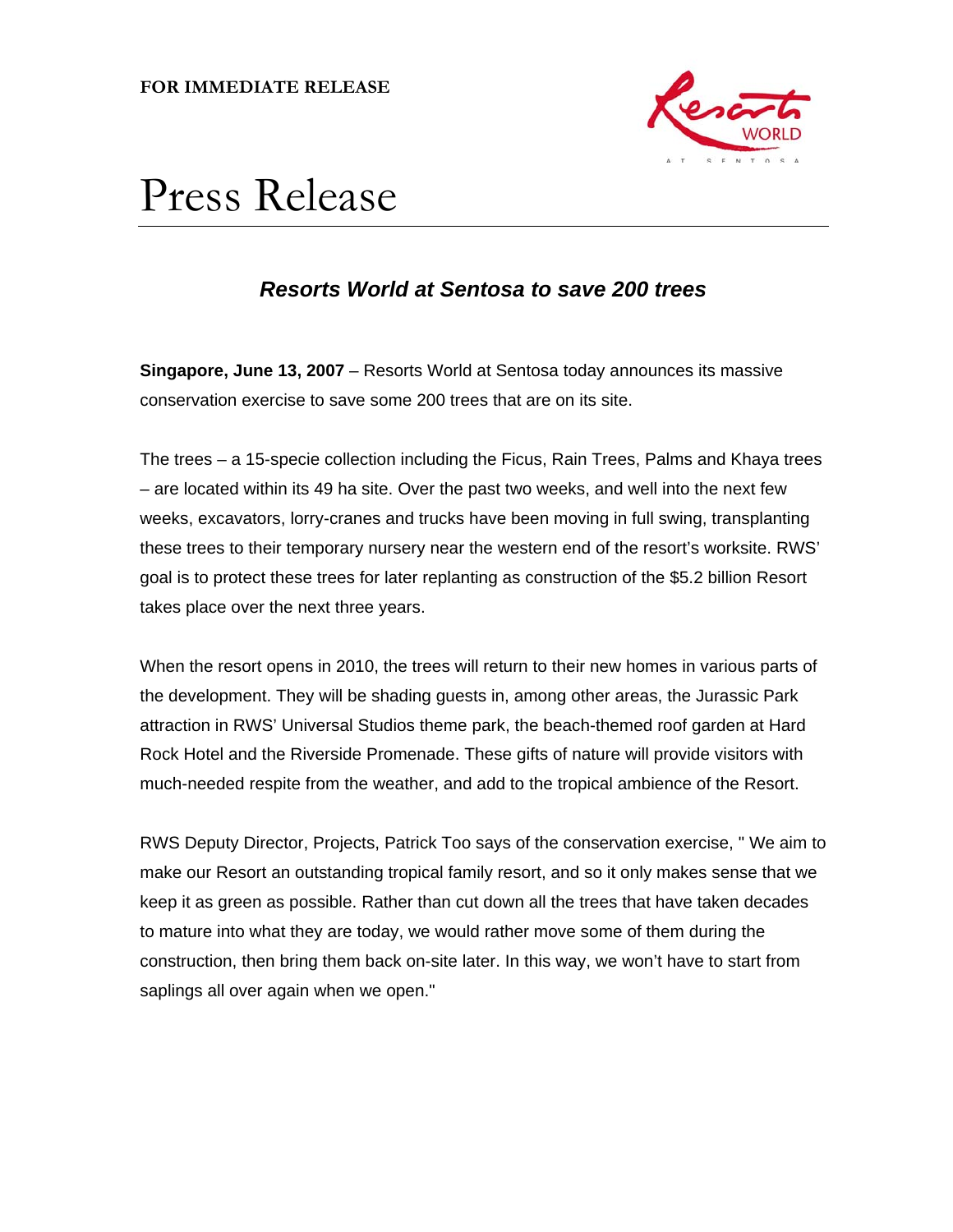### **FOR IMMEDIATE RELEASE**

Each of these trees and palms costs about \$2,000 to keep, or about three times the price of buying new nursery stock. RWS, however, believes that the value or conserving them outweighs the costs. By showing that it could be done practically and feasibly, RWS hopes that tree conservation will become prevalent in local developments. We believe that we are the first commercial development to transplant trees on such a scale.

## **Timber to be reused within Resort**

Again a ground-breaking initiative, RWS plans to reuse the timber from 300 trees of 10 different species. When the resort opens in 2010, timber from trees that could not be saved will re-emerge as items ranging from benches and trellises, posts in covered walkways, to wooden carvings and souvenirs. We believe that we are the first local developer to reuse timber in such a way. We hope to lead the way in promoting good husbandry and the responsible use of resources in a development.

RWS landscape consultant and director of ICN Design International Henry Steed says: "The re-planting of trees from the original site is the right thing to do. It is also a good storyline for visitors, to know that RWS did not wipe out all the plants on the site, and was sensitive to the re-use of a natural resource.''

Sentosa Leisure Group's director of environment management, Mr Tan Kok Yeang said: "Sentosa is heartened by the care and commitment behind this conservation effort and is happy to collaborate with Resorts World at Sentosa on this important initiative. From helping to identify the more valuable species, to doing what we can to ensure that we retain as much of our natural heritage as possible, Sentosa will continue to add value to our partnership. Maintaining and enhancing our island's lush ambience for our guests' and stakeholders' future enjoyment remains one of our top priorities."

- ends -